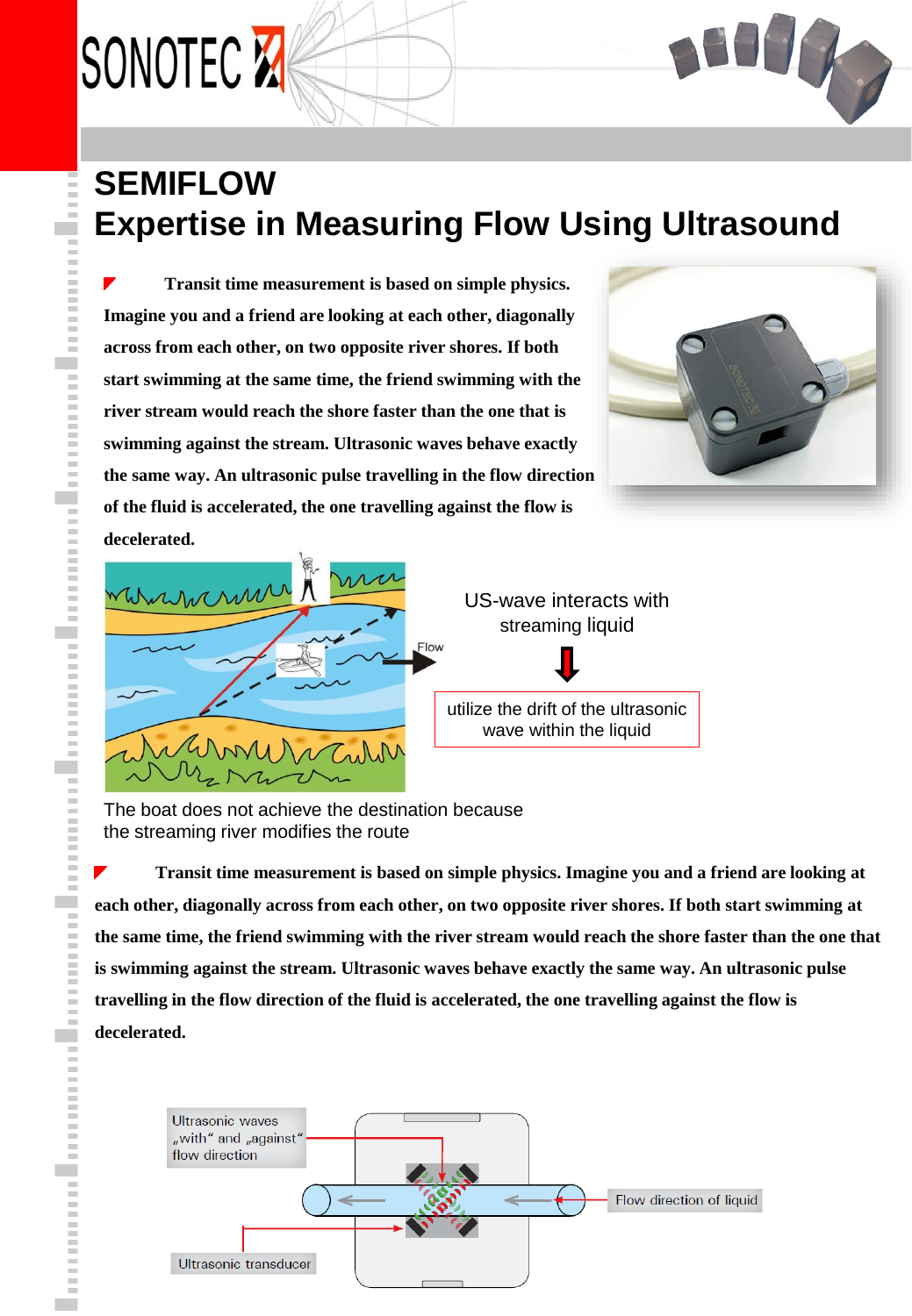## SONOTEC **X**

▼

◤

▼

 $\blacktriangledown$ 

### **Clamp-On Type – Functional Advantages**

- **The product size is small. Since product itself is AMP integrated, no additional device is required.**
- ◤ **The sensor is installed on the tubes that are already in use. No changes to the flow, therefore no pressure drop.**
- ◤ **Bi-directional measurement with fast response time.**
- **Small power consumption. < 30mA**  ▼
- ▼ **Selective site calibration and parameter optimization via software.**
- ◤ **Real-time measurement monitoring with data download function**
	- **Possible on either Window OS installed desktop PC or tablet PC**

### **Clamp-On Type – User Advantages**

- **Leak free, less contamination risk**
- **Easy replacement = reduced equipment down time**
- **Teflon Fitting is not required.**
- **- Cost saving**
- **- Reduced labor time = increased equipment production capacity**
- **- Larger internal space = lower risk of accident during maintenance.**
- **When LFC integration is used, prevention on quality failure**
- **Easy inventory control due to simple model** ▼
- ▼ **Easy spare parts replacement due to AMP one touch connector type**
	- **Fluid loss due to Wafer-return is decreased and easy management on such via additional supply line installation on batch (real-time measurement, integrated value)**
		- **Prevention on quality failure**
		- Usage check on supplementary fluid between equipments.